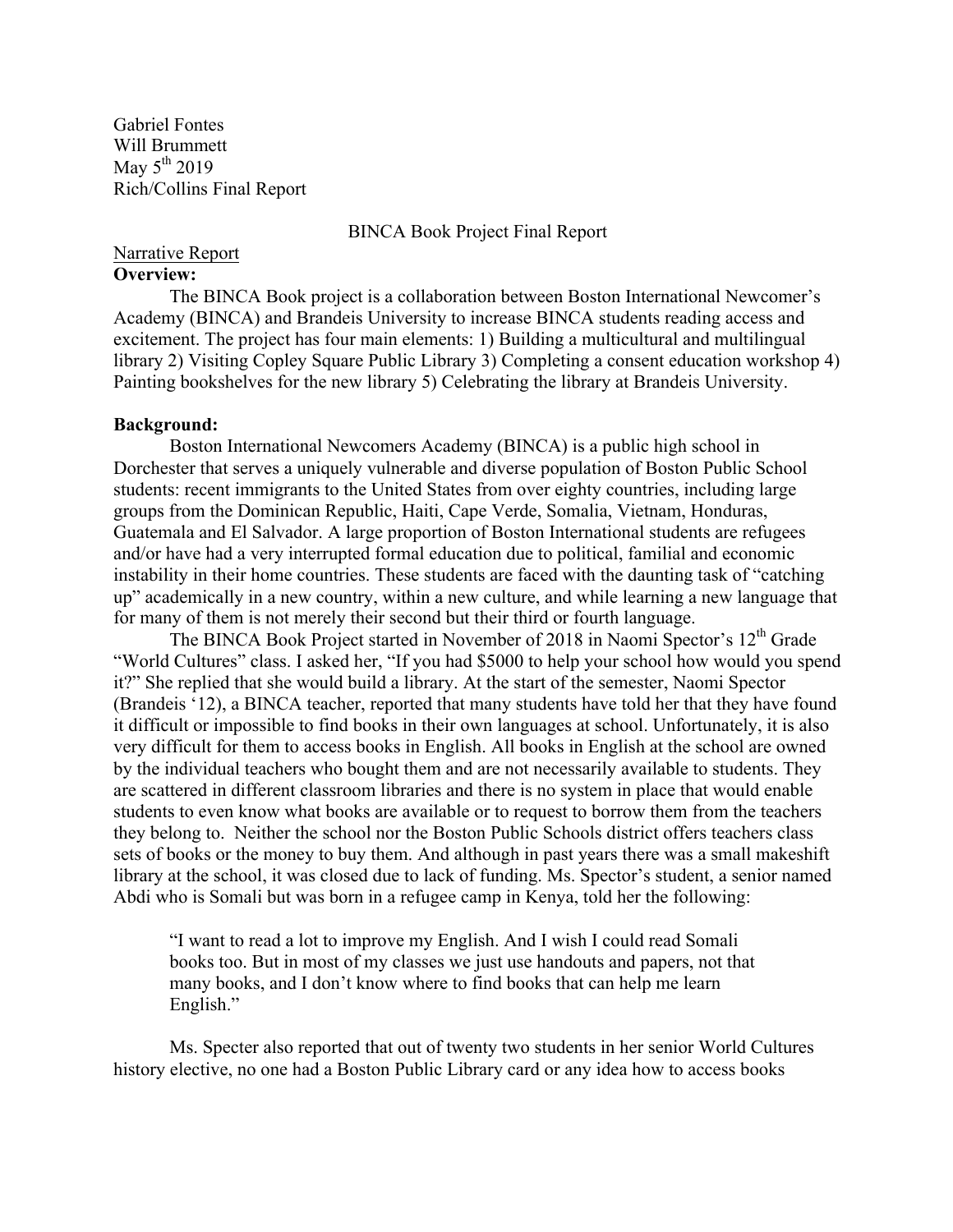through any online database.

## **Implementation:**

In February, Ms. Spector ordered *The Autobiography of Malcolm X* by Alex Haley and *The Devil's Arithmetic* by Jane Yolen for her "World Cultures" class. These were the first class sets that any of the  $12<sup>th</sup>$  grade students had read from. In February, students developed and implemented a Google Forms survey to determine peer reading attitudes, reading frequency, book accessibility, and the genres, mediums, languages and topics that wanted represented in their new library.

The results revealed that students wanted to read the following genres: Graphic Novels, picture books, early reader chapter books, YA Fiction, Memoirs, Biographies, Comics/Manga, Poetry (esp bilingual), Mystery, Fantasy, Science Fiction, Romance, True Crime, Teen Drama, Horror, Historical Fiction, Business/Entrepreneurial/"Keys to Success," and books that have been made into movies. Students asked for authors from the Caribbean, Africa, Latin America, Vietnam and from Black American and Indigenous authors. Students also asked for books in Spanish, French, Portuguese, Vietnamese and Haitian Kreyol.

During March, April and May, we purchased books. I acquired a further \$2500 in funding for the project through the generous donations of the Sillerman Center for the Advancement of Philanthropy, Professor Ramie Targoff, Meehan Social Justice in Action Grant, Bernstein Festival of the Arts grant, and Brandeis Pluralism Alliance Grant. We purchased books from Frugal Bookstore, the only black owned bookstore in Boston and More Than Words, a bookstore that works with youth in Foster Care or the Criminal Justice system. Students visited Frugal Bookstore on a couple of occasions to pick out books themselves.

During, March, April and May, I solicited donations from Brandeis departments and local community organizations. We got donations from the following community partners: The Right to Immigration Institute, Newbury Comics, and Waltham Home Depot. We got donations from the following Brandeis partners: English Department, African & African American Studies (AAAS), Women, Gender & Sexuality Studies, Library, Romance Languages, Latino & Latin American Studies, Study Abroad Office, Segal Fellowship, Martin Luther King Jr. Fellowship, Department of Fine Arts. I also received recommendations for purchases from Wangui Muigai, Emile Diouf, Faith Smith and Carina Ray in AAAS.

On February 1<sup>st</sup>, as part of students' misogyny unit, I led a "Consensual Ice Cream" Sunday" making workshop. In the workshop students learn the nuances of asking for and receiving sexual consent by practicing making ice cream Sundays for their partners. n this activity students practice making ice cream Sundays for a partner. Students ask questions like "How many scoops would you like? What flavors? What kinds of toppings?" In a follow up discussion students discuss the nuances of consent such as the barriers to proper communication, that people can change their mind, that consent is on-going, and that consent actually helps people have the best sexual encounters possible.

On March 8<sup>th</sup>, all twenty-three students visited Teen Central in Copley Square Public Library. They learned research database skills and toured the facility, enjoying the video games, board games, collection of teen novels, and music production software. Then, we enjoyed a lunch together at nearby Shake Shack.

On April  $11^{th}$ , over 50 Brandeis community members joined eight students from BINCA to celebrate the book project. We shared food, music and student artwork. After, all eight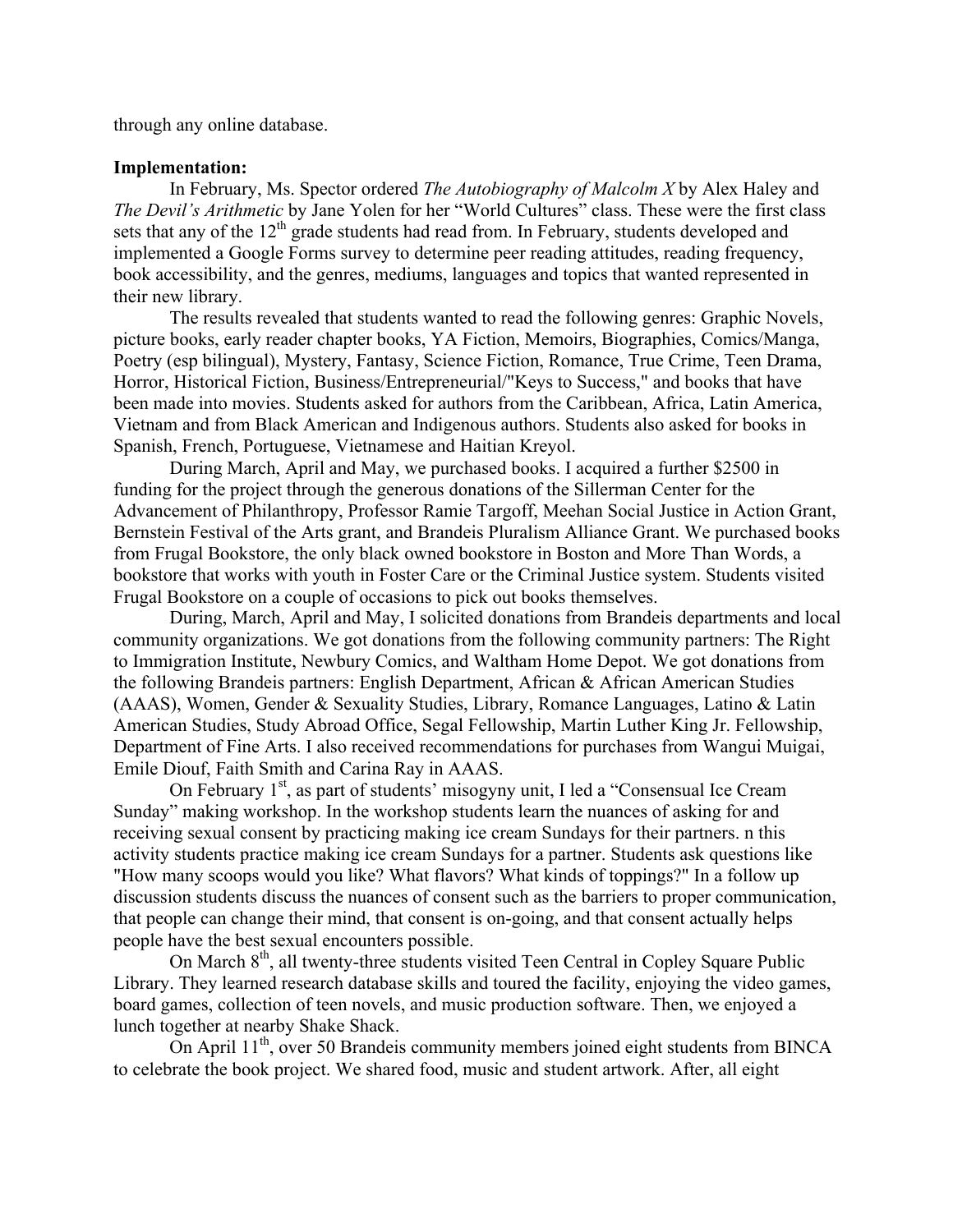students stayed for a presentation about racism along the Dominican/Haitian border by Arlett Marquez ('18).

In March, April and early May, Justus Davis ('19) led students in designing and painting bookshelves for their new library. During the process students got to learn about Justus' Digital Arts and Culture major. The three bookshelves were donated from the Brandeis Library, saving us nearly \$500 in grant money. Students painted the bookshelves with flags from their home countries and other symbols including the pride flag, Muslim crescent, star of David, Christian cross, black power fist, pan-African flag and more. Aicha Tavares ('19), a Dorchester resident of Cape Verdean descent joined the painting process and taught students about Public Health issues based on her research.

"World Cultures" Students also enjoyed presentations from Professor Derron Wallace (Sociology and Education) and Dylan Quinn ('19), an environmental science major, during their regular class periods.

As we currently stand, over 500 books have been purchased or donated. The bookshelves will be finished painting on May 14<sup>th</sup>. Then, we will place all the books on the bookshelves in a designated writing room at BINCA. Over \$1500 of funding, from the other generous donors, remains in a Home Account at Frugal Bookstore, so that BINCA students and teachers can continue to order books for the library.

#### Evaluation:

Here are some numbers that speak to the success of the project: Over **500** books were donated or purchased for the BINCA library. Over **\$4000** was invested in local bookstores with social justice focuses. **Five** Brandeis students and **one** professor visited BINCA. **Eight** BINCA students visited Brandeis. **Twenty-three** students learned the nuances of sexual consent, received a public library card, and learned how to access and utilize research databases through the BPL.org website. **Five** BINCA students visited Frugal Bookstore and chose books in person for the new library. Over **fifty** Brandeis constituents engaged in the project in some capacity, from visiting BINCA to recommending graphic novels by African authors to creating book drives to attending the celebration.

The opening evaluation was developed and implemented by students. The goal of the assessment was to evaluate how much time students currently spend reading, how excited students are to read, whether and why they would like to see a library in their school, what kinds of books they would like to read, and whether they visit Boston Public Libraries. The survey was hindered by the students' inexperience developing surveys and language barriers. For instance, one of the questions asked "How much do you read?" but didn't specify the time frame. The survey was plagued by a lack of specificity. However, some helpful data points emerged.

One question students developed asked, "How many books do you have access to?" Of the 30 respondents, 10 responded that they had access to less than 100 books. Another third responded something along the lines of, "Many" or "A Lot." 56.7% of respondents said that they would be able to concentrate more on homework if they had a library at their school. In response to the question, 'Why is it important to have a library?" "What benefits are there to having a library in the school and not just outside?" and "What would a library add to your life if you had one in school?" Fifteen students expressed a desire to improve their reading comprehension and English acquisition with answers such as "We can practice our fluency reading" and "to help student improve their English." Twenty students expressed a desire for a quiet place to concentrate and work on their homework.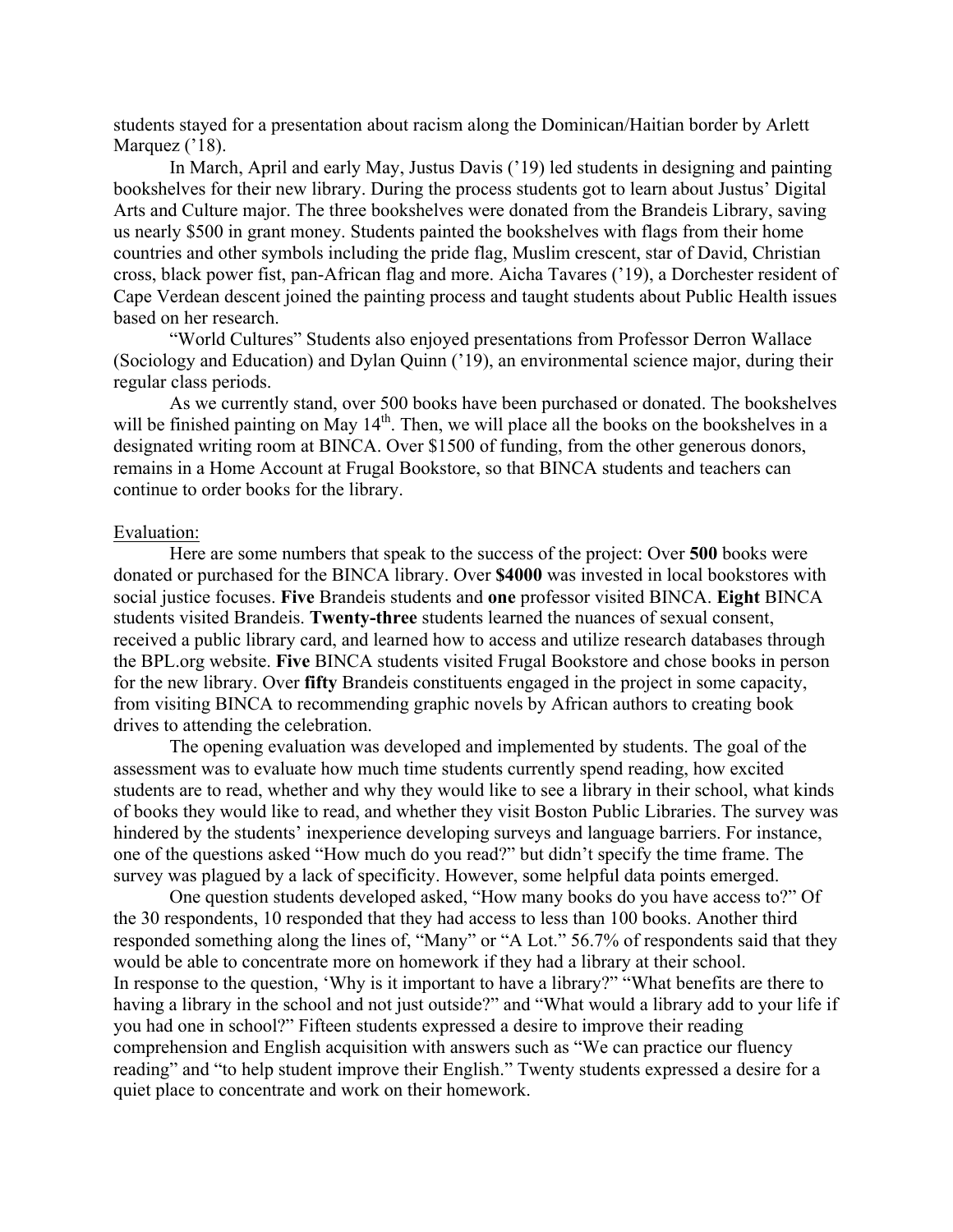To the question, "How do you see yourself as a reader? On a scale of 1-10," ten students ranked themselves as five or below and only five students ranked themselves as a 9 or 10.

In response to the question, "What genres are you most interested in?" nine students responded "Romance," six students responded "graphic novels" or "manga," four students asked for "sports" and four students asked for "mystery."

In follow-up, individual conversations, students gave me more detailed answers that evolved into the current list of books that appeared in the "Narrative Report" section above.

Before attending Copley Square Library, only one student had a Boston Public Library card, and no students had experience using an online research database. At the end of the trip, all twenty-three students had BPL cards and in an oral survey every students responded that they now felt more comfortable using an online research database and could find them through bpl.org.

The biggest post-evaluation survey that I used was an informal  $\frac{1}{2}$  page to 1 page written response by students asking, "What did you learn from this project? What would you do differently next time?

I am enclosing some of their responses below:

"What I really like was the surprise of coming and doing something different everyday like the Ice Cream consent. What we did help [our] class see things [in a] different way. It's good to see that people still care about books. " - Antony

"The Brandeis celebration was so good, I didn't expect to have a lot of fun and learn. So, I think this opportunities of know and meet people is amazing and I'm really glad that people outside of my school still give us support." - Jhon

"I feel great building a library it was my first time... " - Yohalinson

"We visited the library and I really enjoy it, cause I never went to a library before."

Interestingly enough, no students chose to give constructive feedback and they only focused on the positive aspects of the project.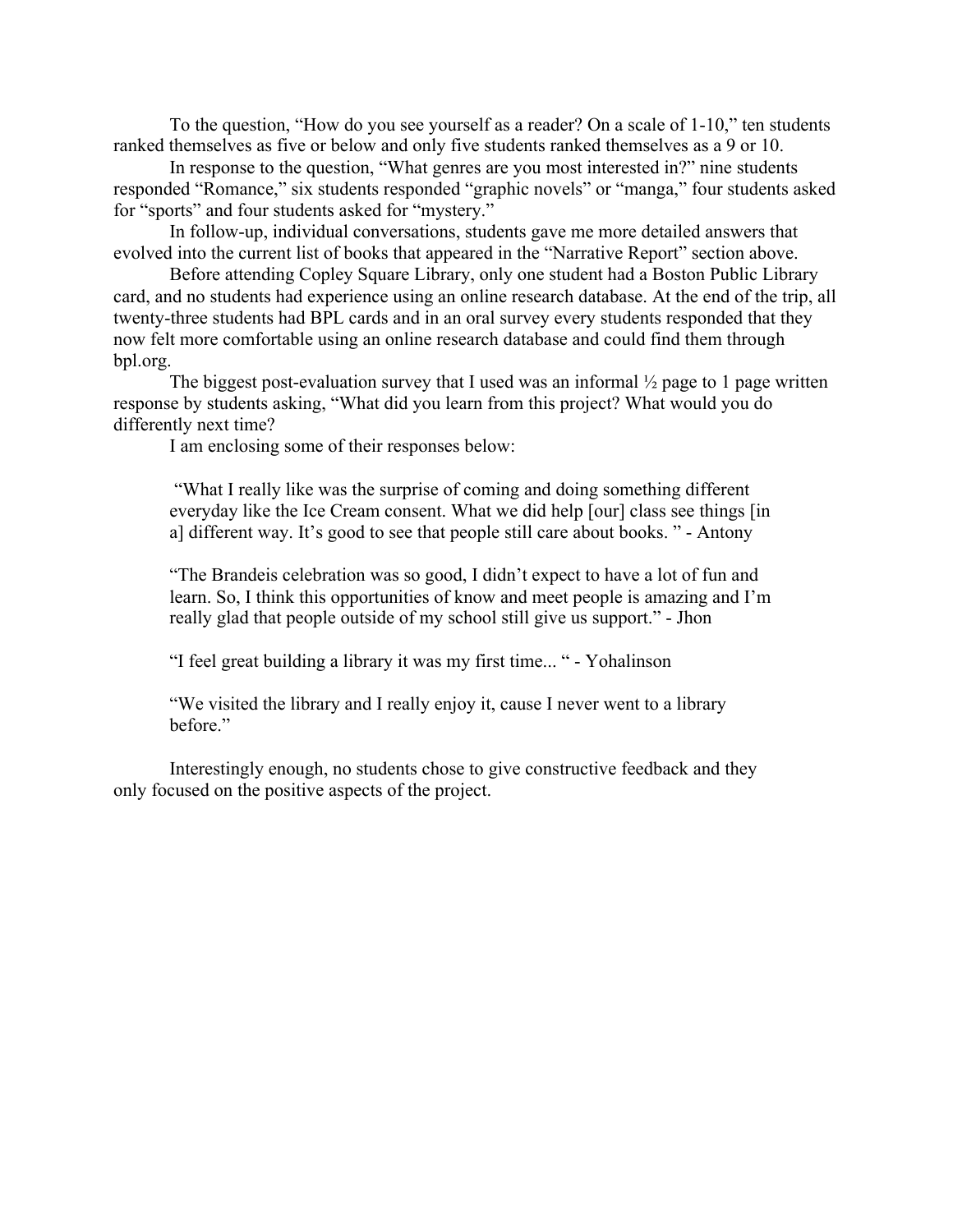

# Personal Growth/Reflection

This project has reignited my own love for books. When I see books now, anywhere, I see them through the lense of my students. Would they like this book? Is it accessible? How could it help them grow? I get giddy thinking of the doors it could open for them. Through my research in trying to find the right books for students I have come across a number of new titles that I want to read myself.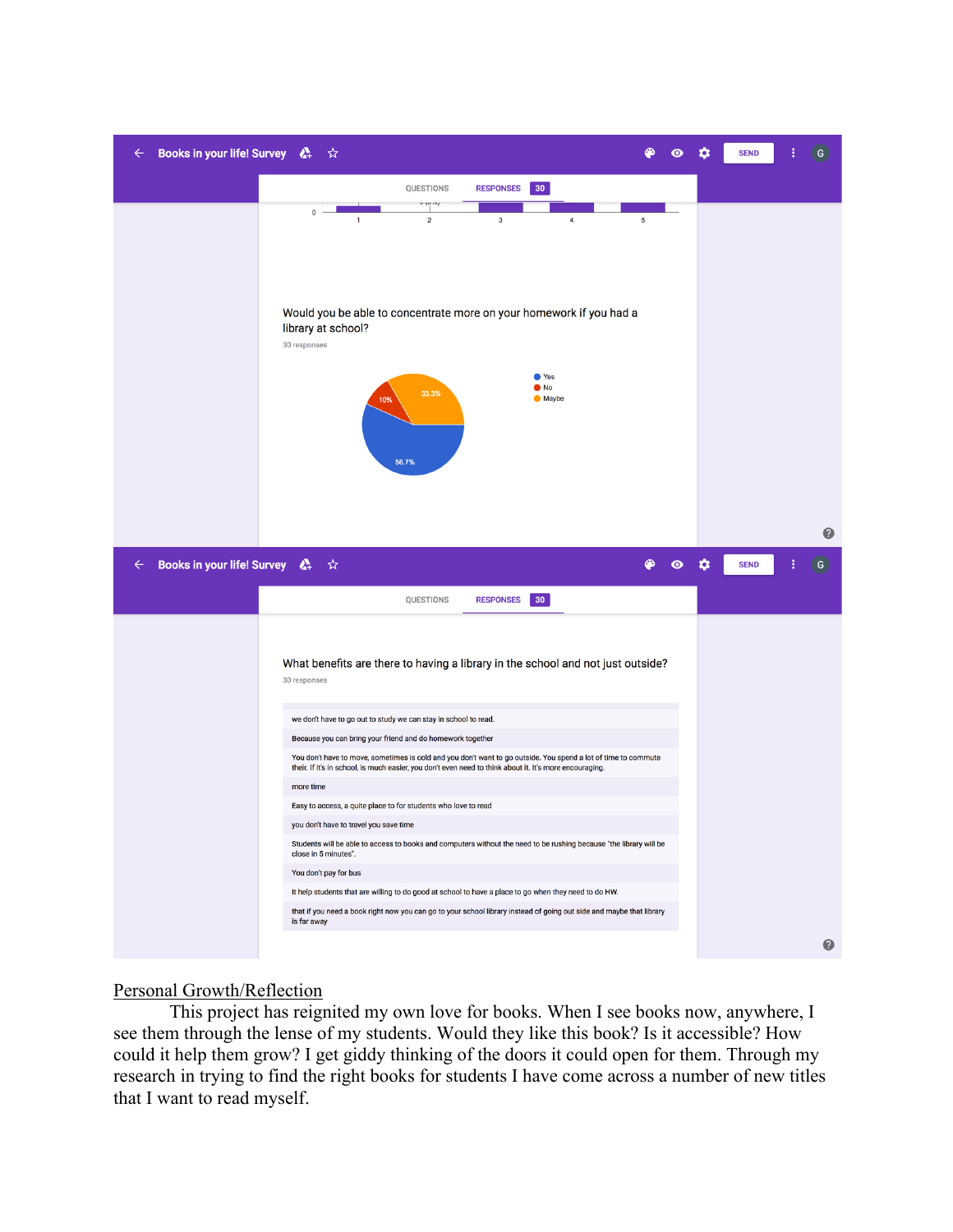This project has showed me that I want to work with ELL students in the future. These students are different than any other students I have worked with. They maintain a curiosity and positive work ethic and don't take their schooling for granted. They tend to have a critical consciousness and understand power dynamics because of their experiences as immigrant and refugees. They express a yearning for social justice. They tend to be open-minded and open to changing their mind. I have yet to see any entitlement or "I'm too cool for this" attitude. By and large, students have bought in and recognized exciting opportunities.

Professionally, through this project, I have grown close to Toni Jackson, an administrator at BINCA. She has recruited me for an Americorps position at BINCA next year. I am strongly considering working at BINCA next year. I would do ELL and job readiness programming for students and their families. This project has given me an "in" into a notoriously competitive public school district.

At the Segal Citizen Leadership Fellowship, I learned through the StrengthsFinder curriculum that one of my biggest strengths is Connectedness. Connectedness is the faith in the link between all things and the ability to connect people from different backgrounds. The StrengthsFinder approach encourages people to build on their strengths. A leader who is able to utilize their strengths in their workplace is happier and more effective. During this project I have been able to build my Connectedness strength by building relationships between immigrant students and Brandeis students and faculty, Boston Public Library employees, and Frugal Bookstore, amongst other partners.

This project has helped me connect with my roots. I was born to an immigrant family. My father moved to the United States from Portugal when he was 24 and was the first person in his family to complete High School. Now he is a university professor. Through the hard work and sacrifice of my parents and grandparents, I have been able to attain a top rate education. Through this project I have been able to extend a little piece of that opportunity to other immigrant student. By building relationships with students, I have had ample opportunities to reflect on my own families sacrifices and empathize with their experience trying to assimilate into a new culture and leave behind their home.

This project has also connected me with the Jewish side of my family. Students have expressed a solidarity with Jews, especially after learning about the Holocaust. After expressing that I did not know if any of my family that stayed in Europe survived, other students made connections to their own experiences of leaving behind family and not knowing their roots – especially African. We have bonded over the importance of learning, recording, and sharing our own histories.

This project has also shown me how to make the most out of budgetary restraints. At the beginning of the semester, I was disappointed that I received \$2000 less than the \$5000 that I had asked for. However, the budgetary shortfalls forced me to be creative and bring more people into the project. For instance, in an effort to get an additional \$500 from the Bernstein Festival of the Arts committee I really built up the arts portion of this project. In another example, we saved almost \$500 by getting used bookshelves from the Brandeis library. The Meehan Social Justice in Action, Festival of the Arts, and BPA grants all required some type of campus event. I am so glad that I ended up hosting an event. It was an amazing community gathering. Every time, I reached out for donations I built another relationship and brought more people into the work.

Another small lesson that I learned was to simplify my language. ELL students could not parse through my academic jargon. Developing lesson plans with them forced me to get to the